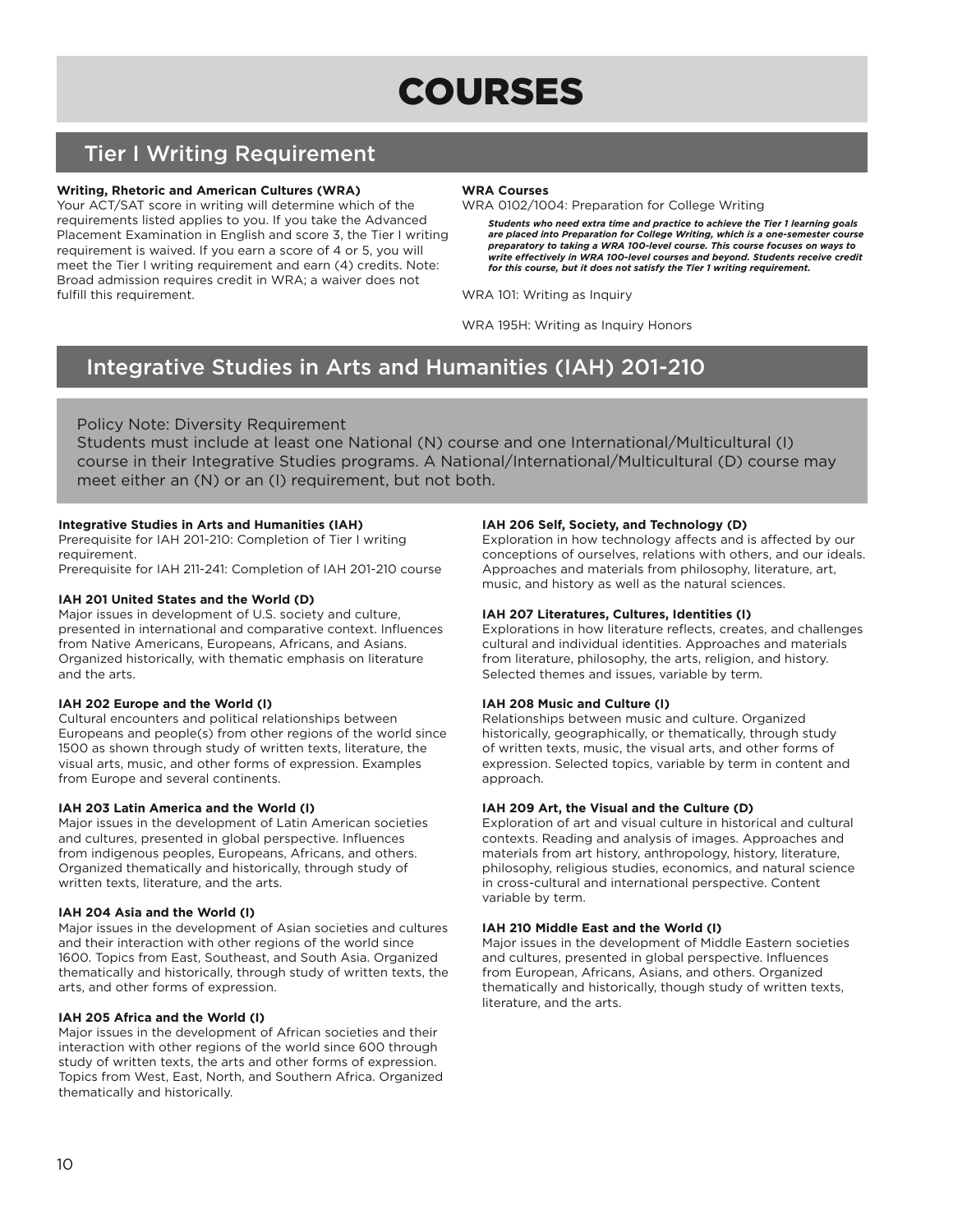# Integrative Studies in Arts and Humanities (IAH) 211-241

# **IAH 211A Area Studies and Multicultural Civilizations: Africa (I)**

Arts and humanities of Africa: literature, art, music, religion and philosophy presented in historical context. Selected regions, cultures, and themes. Variable by term.

# **IAH 211B Area Studies and Multicultural Civilizations: Asia (I)**

Arts and humanities of Asia: literature, visual arts, music, religion and philosophy presented in historical context. Selected regions, cultures, and themes. Variable by term.

# **IAH 211C Area Studies and Multicultural Civilizations: The Americas (D)**

Arts and humanities of the Americas: literature, visual arts, music, religion and philosophy presented in historical context. Selected regions, cultures, and themes. Variable by term.

#### **IAH 211D Area Studies and Multicultural Civilizations: The Middle East (I)**

Arts and humanities of the Middle East: literature, visual arts, music, religion and philosophy presented in historical context.

# **IAH 221A Great Ages: The Ancient World (I)**

Arts and humanities of the ancient world examined through the frame of urban and intellectual life. Literature, visual arts, music, religion and philosophy presented in historical context. Selected regions and themes, variable by term.

# **IAH 221B Great Ages: The Medieval and Early Modern Worlds (I)**

Arts and humanities of the medieval and early modern worlds: literature, visual arts, music, religion and philosophy presented in historical context. Selected regions and themes. Variable by term.

# **IAH 221C Great Ages: The Modern World (I)**

Arts and humanities of the modern world, examined through the frame of urban and intellectual life. Literature, visual arts, music, religion and philosophy presented in historical context. Selected regions and themes. Variable by term.

# **IAH 231A Themes and Issues: Human Values and the Arts and Humanities (D)**

Values of individualism, responsibility, love, community, and rationality. Students are introduced to diverse methods and materials from the arts and humanities.

#### **IAH 231B Themes and Issues: Moral Issues and the Arts and Humanities (D)**

Human conflict and moral dilemmas, addressed through diverse methods and materials from the arts and humanities.

#### **IAH 231C Themes and Issues: Roles of Language in Society (D)**

Language as the medium of culture in various societies. Power and social identity as manifested through language.

#### **IAH 241A Creative Arts and Humanities: Music and Society in the Modern World (D)**

The arts and humanities of the modern world through the prism of music. Music traditions and methodologies in their historic context. Relationship of music creativity to societies in which it has been produced.

# **IAH 241B Creative Arts and Humanities: Philosophy in Literature (D)**

Philosophy and literature, relationships to each other and to societies in which they were produced. Themes such as the meaning of life, God and the problem of evil, and the nature of knowledge.

# **IAH 241C Creative Arts and Humanities: Cultural and Artistic Traditions of Europe (I)**

European artistic and cultural movements and styles, introduced through works of art, music, literature, philosophy and religion. Presented in historical context.

#### **IAH 241D Creative Arts and Humanities: Theater and Society in the West (I)**

Artistic creativity seen through the prism of theater, presented in historical context. Influences from art, literature, music, and religion. Focus on translation of social visions into dramatic art.

# **IAH 241E Creative Arts and Humanities: The Creative Process (D)**

Philosophical, religious and historical foundations for understanding the process of creation in visual arts, theatre, music and literature. Variations across eras and societies.

# **IAH 241F Traditions in World Art (I)**

Aesthetic qualities of painting, sculpture, and architecture within historical contexts across major civilizations. Visual forms in relation to belief systems and musical and literary traditions.

# **IAH 241G Film and Culture (D)**

The arts and humanities through the prism of film. Integration of perspectives from literature, visual arts, music, religion, philosophy.

# Integrative Studies in Social Science (ISS) 200-level

# **ISS 210 Society and the Individual (D)**

Evolution of human behavior with an emphasis on the individual and society. Family and kinship, social organizations. Societal types, personality, and the life cycle.

# **ISS 215 Social Differentiation and Inequality (D)**

Types, causes and consequences of stratification in human societies. Age, class, gender, race and other factors which define social position. Education, occupation, political economy.

# **ISS 220 Time, Space and Change in Human Society (D)**

Evolutionary, ecological, and spatial theories of adaptation and change. Cultural evolution from prehistoric foraging to the postindustrial age. Continuity and change in the emergence and development of contemporary ways of life.

#### **ISS 225 Power, Authority, and Exchange (D)**

Power, authority, and exchange in organizing societies. Costs and limitations of power. Institutionalization of authority. Systems of exchange: planned vs. market economies.

# **ISS 230 Government and the Individual (D)**

Critical examination of the role of government in regulating individual behavior. Implications for cultural values and beliefs and modes of behavior. Analysis of consequences of different theories for resolving, or creating problems in public policy.

# **ISS 235 Liberal Democracy as a Way of Life (D)**

Cultural tendencies of liberal democracy that form the characters and constitute the ways of life of individuals in liberal democracies.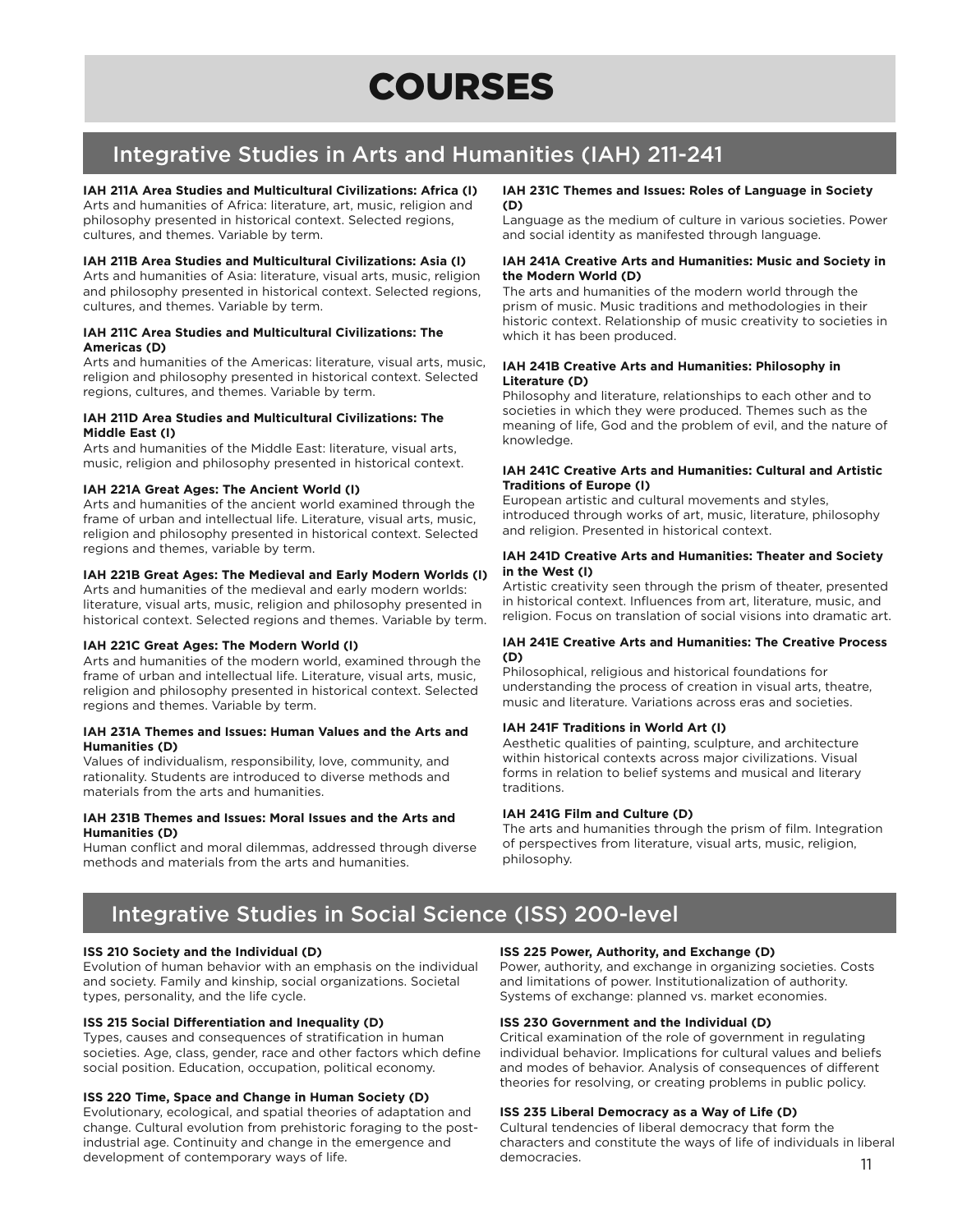# Integrative Studies in Social Science (ISS) 300-level

# **Integrative Studies in Socal Science (ISS) 300-Level**

Prerequisite: Completion of ISS 200-Level and Sophomore Standing.

# **ISS 305 Evaluating Evidence: Becoming a Smart Research Consumer (N)**

Statistical and methodological principles from the perspective of a critical consumer of social science research results. Recognizing non-empirical assertions, necessary bases for inferring relationships and causal relationships, common threats to research validity, and pertinent biases in human judgment.

# **ISS 308 Social Science Approaches to Law (D)**

Law theories, practices, methodologies. Social, cultural, institutional, global, environmental, family, or historical context.

# **ISS 310 People and Environment (I)**

Contemporary issues related to the interaction of socio-cultural and ecological systems. Global, regional, national and local environmental problems and responses.

# **ISS 315 Global Diversity and Interdependence (I)**

Contemporary issues in global political economy. Social forces and competing ideologies in a world context. Global resource distribution and development strategies.

# **ISS 318 Lifespan Development Across Cultures (I)**

Cultural aspects of biopsychosocial development across the lifespan. Physical development, health and healing. Cognition and language socialization. Views of self, gender, family, and social relationships.

# **ISS 320 World Urban Systems (I)**

Patterns of urbanization in various areas of the world over time. Linkage within and between urban centers. Economic, political and social/behavioral accommodation and adaptation to urban growth and change.

# **ISS 325 War and Revolution (I)**

Social conflict, wars and revolutions. Patterns of individual and collective action. Violence and conflict resolution.

# **ISS 327 Risk and Society (D)**

Assessment, management, and communication of risk. Role of media in amplifying risk. Topics may include gangs, terrorism, health, stock markets, job markets, sports, food, and traffic.

# **ISS 328 The Social Science of Sports (I)**

Contemporary issues in sports. Critical examination of the industrial organization, public finance, labor relations, earnings, discrimination, and historical context of sports in society.

# **ISS 330A Africa: Social Science Perspectives (I)**

Comparative study of geography, cultures, politics, and economies of Africa. Diversity and change.

# **ISS 330B Asia: Social Science Persptectives (I)**

Comparative study of geography, cultures, politics, and economies of Asia. Diversity and change.

# **ISS 330C Latin America: Social Science Perspectives (I)**

Comparative study of geography, cultures, politics, and economies of Latin America. Diversity and change.

# **ISS 335 National Diversity and Change: United States (N)**

Racial, ethnic, class, gender, and other forms of diversity in the United States. Systems of dominant-minority relations and forms of prejudice and discrimination. Scope of and responses to group inequalities.

# Integrative Studies in Biological Science (ISB)

# **Integrative Studies in Biological Science (ISB)**

Prerequisite: MTH 103 must be taken before or concurrently with an ISB course.

One laboratory course in either ISB or ISP required.

# **ISB 200 History of Life (No Lab)**

Life from its origin to the dawn of human history. Living things as both the products of evolutionary processes and as a major force driving evolution and altering the environment of planet earth.

# **ISB 201 Insects, Globalization, and Sustainability**

The relationship between insects, human society, and the environment with an emphasis on ecological and evolutionary processes. Critical evaluation of current regional and global environmental problems and how they are effecting the development of a sustainable society.

# **ISB 201L Insects, Globalization, and Sustainability Laboratory**

Problem-based learning activities involved with observing, hypothesizing, experimenting, and analysis of data related to environmental science. Prerequisite: ISB 201 or concurrently.

#### **ISB 202 Applications of Environmental and Organismal Biology**

Historical and recent development of ideas about behavior, ecological, and evolutionary processes. Critical evaluation of the use and misuse of human understanding of nature, emphasizing recent findings.

# **ISB 204 Applications of Biomedical Sciences**

Historical and recent development of knowledge about cellular developmental or genetic processes. Critical evaluation of the use and misuse of scientific discoveries in these areas.

# **ISB 208L Applications in Biological Science Laboratory**

Problem solving activities based on observation and interpretation of selected biological systems. Prerequisite ISB 202 or ISB 204 or concurrently.

# **ISB 210L Science and Society: Impacts of Daily Decisions Lab**

Investigating and analyzing the environmental and personal impacts of daily decisions (fuels, energy, food, water, consumer goods). concurrently.